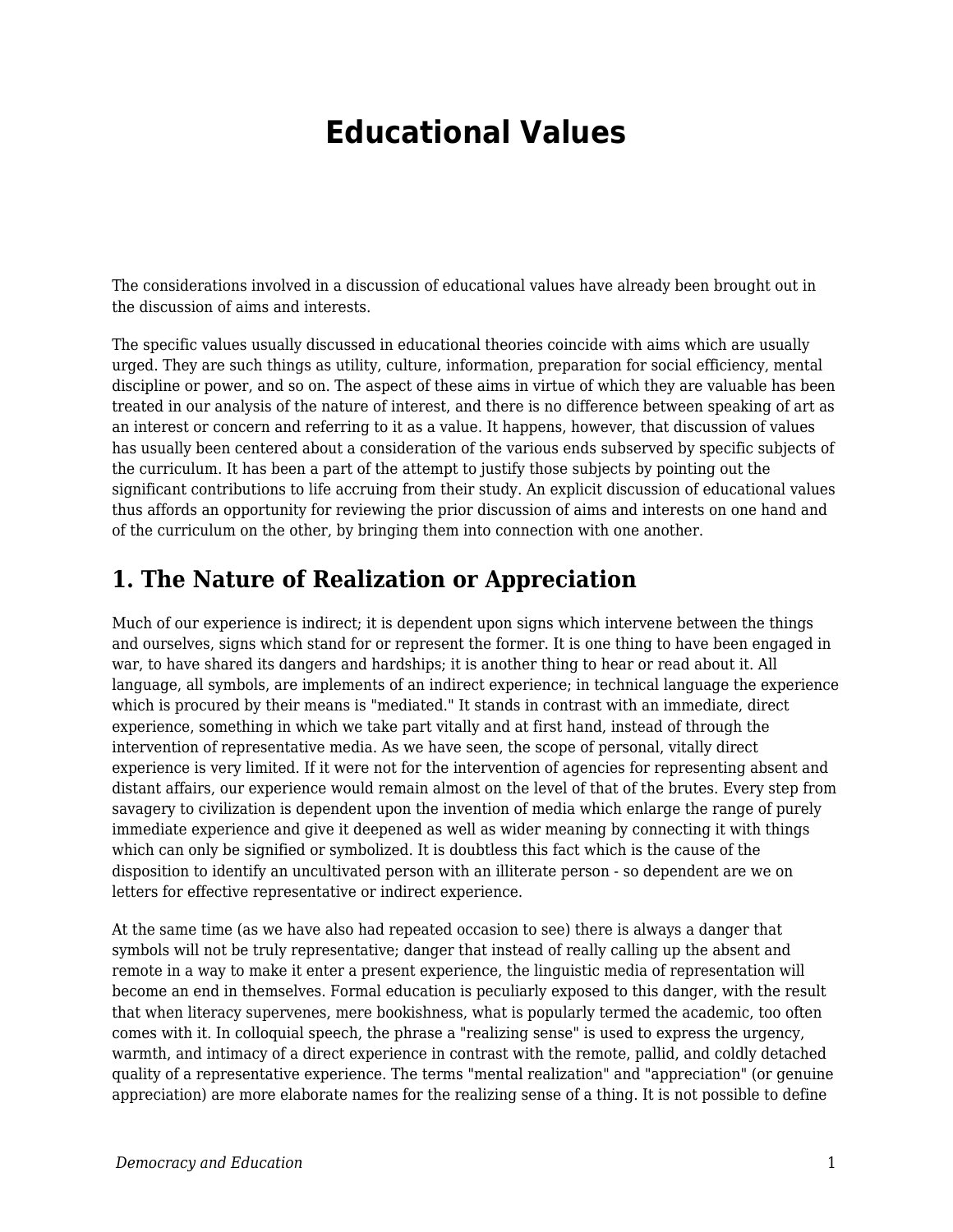these ideas except by synonyms, like "coming home to one" "really taking it in," etc., for the only way to appreciate what is meant by a direct experience of a thing is by having it. But it is the difference between reading a technical description of a picture, and seeing it; or between just seeing it and being moved by it; between learning mathematical equations about light and being carried away by some peculiarly glorious illumination of a misty landscape. We are thus met by the danger of the tendency of technique and other purely representative forms to encroach upon the sphere of direct appreciations; in other words, the tendency to assume that pupils have a foundation of direct realization of situations sufficient for the superstructure of representative experience erected by formulated school studies. This is not simply a matter of quantity or bulk. Sufficient direct experience is even more a matter of quality; it must be of a sort to connect readily and fruitfully with the symbolic material of instruction. Before teaching can safely enter upon conveying facts and ideas through the media of signs, schooling must provide genuine situations in which personal participation brings home the import of the material and the problems which it conveys. From the standpoint of the pupil, the resulting experiences are worth while on their own account; from the standpoint of the teacher they are also means of supplying subject matter required for understanding instruction involving signs, and of evoking attitudes of open-mindedness and concern as to the material symbolically conveyed.

In the outline given of the theory of educative subject matter, the demand for this background of realization or appreciation is met by the provision made for play and active occupations embodying typical situations. Nothing need be added to what has already been said except to point out that while the discussion dealt explicitly with the subject matter of primary education, where the demand for the available background of direct experience is most obvious, the principle applies to the primary or elementary phase of every subject. The first and basic function of laboratory work, for example, in a high school or college in a new field, is to familiarize the student at first hand with a certain range of facts and problems - to give him a "feeling" for them. Getting command of technique and of methods of reaching and testing generalizations is at first secondary to getting appreciation. As regards the primary school activities, it is to be borne in mind that the fundamental intent is not to amuse nor to convey information with a minimum of vexation nor yet to acquire skill, - though these results may accrue as by-products, - but to enlarge and enrich the scope of experience, and to keep alert and effective the interest in intellectual progress.

The rubric of appreciation supplies an appropriate head for bringing out three further principles: the nature of effective or real (as distinct from nominal) standards of value; the place of the imagination in appreciative realizations; and the place of the fine arts in the course of study.

1. The nature of standards of valuation. Every adult has acquired, in the course of his prior experience and education, certain measures of the worth of various sorts of experience. He has learned to look upon qualities like honesty, amiability, perseverance, loyalty, as moral goods; upon certain classics of literature, painting, music, as aesthetic values, and so on. Not only this, but he has learned certain rules for these values - the golden rule in morals; harmony, balance, etc., proportionate distribution in aesthetic goods; definition, clarity, system in intellectual accomplishments. These principles are so important as standards of judging the worth of new experiences that parents and instructors are always tending to teach them directly to the young. They overlook the danger that standards so taught will be merely symbolic; that is, largely conventional and verbal. In reality, working as distinct from professed standards depend upon what an individual has himself specifically appreciated to be deeply significant in concrete situations. An individual may have learned that certain characteristics are conventionally esteemed in music; he may be able to converse with some correctness about classic music; he may even honestly believe that these traits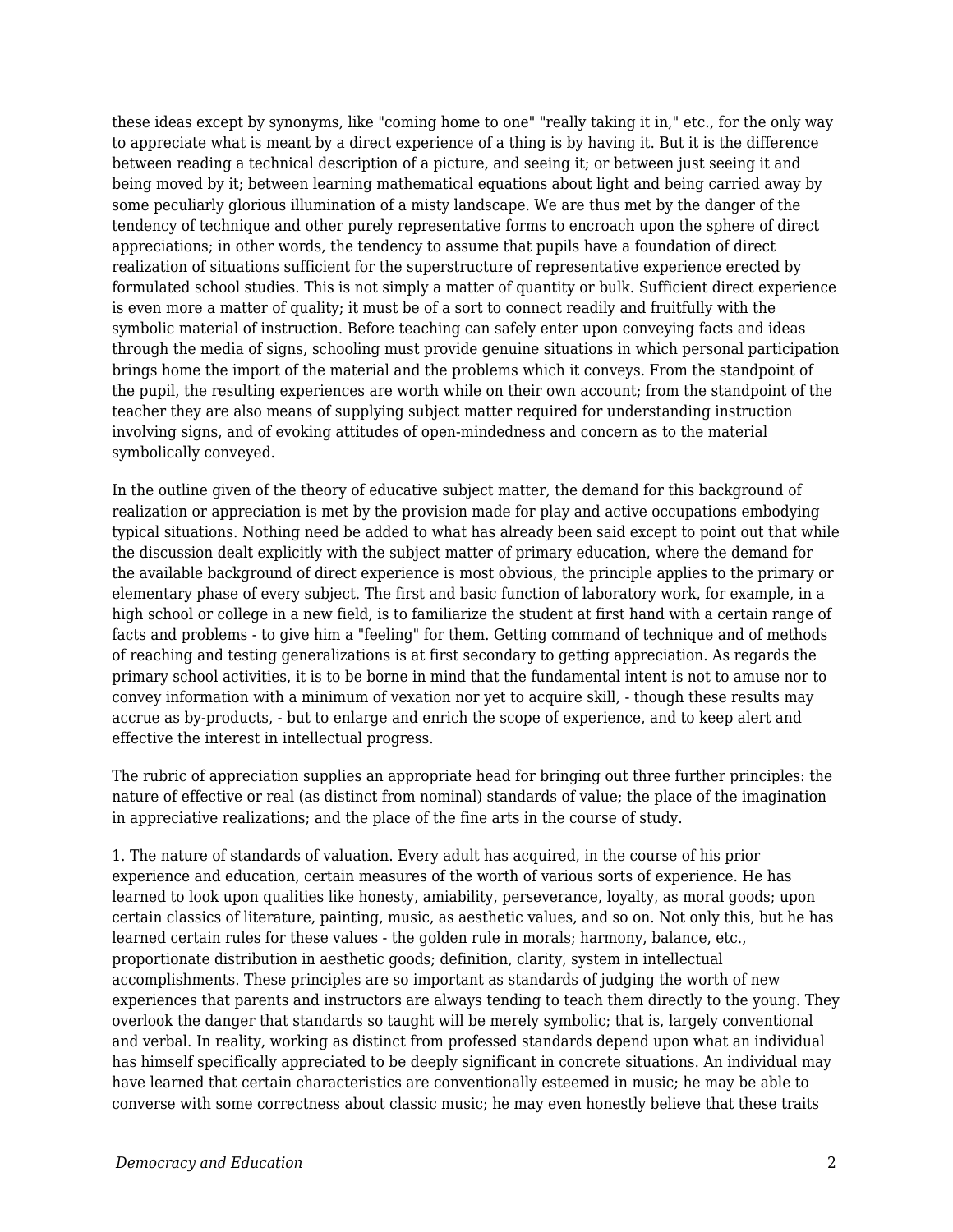constitute his own musical standards. But if in his own past experience, what he has been most accustomed to and has most enjoyed is ragtime, his active or working measures of valuation are fixed on the ragtime level. The appeal actually made to him in his own personal realization fixes his attitude much more deeply than what he has been taught as the proper thing to say; his habitual disposition thus fixed forms his real "norm" of valuation in subsequent musical experiences.

Probably few would deny this statement as to musical taste. But it applies equally well in judgments of moral and intellectual worth. A youth who has had repeated experience of the full meaning of the value of kindliness toward others built into his disposition has a measure of the worth of generous treatment of others. Without this vital appreciation, the duty and virtue of unselfishness impressed upon him by others as a standard remains purely a matter of symbols which he cannot adequately translate into realities. His "knowledge" is second-handed; it is only a knowledge that others prize unselfishness as an excellence, and esteem him in the degree in which he exhibits it. Thus there grows up a split between a person's professed standards and his actual ones. A person may be aware of the results of this struggle between his inclinations and his theoretical opinions; he suffers from the conflict between doing what is really dear to him and what he has learned will win the approval of others. But of the split itself he is unaware; the result is a kind of unconscious hypocrisy, an instability of disposition. In similar fashion, a pupil who has worked through some confused intellectual situation and fought his way to clearing up obscurities in a definite outcome, appreciates the value of clarity and definition. He has a standard which can be depended upon. He may be trained externally to go through certain motions of analysis and division of subject matter and may acquire information about the value of these processes as standard logical functions, but unless it somehow comes home to him at some point as an appreciation of his own, the significance of the logical norms - so-called - remains as much an external piece of information as, say, the names of rivers in China. He may be able to recite, but the recital is a mechanical rehearsal.

It is, then, a serious mistake to regard appreciation as if it were confined to such things as literature and pictures and music. Its scope is as comprehensive as the work of education itself. The formation of habits is a purely mechanical thing unless habits are also tastes - habitual modes of preference and esteem, an effective sense of excellence. There are adequate grounds for asserting that the premium so often put in schools upon external "discipline," and upon marks and rewards, upon promotion and keeping back, are the obverse of the lack of attention given to life situations in which the meaning of facts, ideas, principles, and problems is vitally brought home.

2. Appreciative realizations are to be distinguished from symbolic or representative experiences. They are not to be distinguished from the work of the intellect or understanding. Only a personal response involving imagination can possibly procure realization even of pure "facts." The imagination is the medium of appreciation in every field. The engagement of the imagination is the only thing that makes any activity more than mechanical. Unfortunately, it is too customary to identify the imaginative with the imaginary, rather than with a warm and intimate taking in of the full scope of a situation. This leads to an exaggerated estimate of fairy tales, myths, fanciful symbols, verse, and something labeled "Fine Art," as agencies for developing imagination and appreciation; and, by neglecting imaginative vision in other matters, leads to methods which reduce much instruction to an unimaginative acquiring of specialized skill and amassing of a load of information. Theory, and - to some extent - practice, have advanced far enough to recognize that play-activity is an imaginative enterprise. But it is still usual to regard this activity as a specially marked-off stage of childish growth, and to overlook the fact that the difference between play and what is regarded as serious employment should be not a difference between the presence and absence of imagination, but a difference in the materials with which imagination is occupied. The result is an unwholesome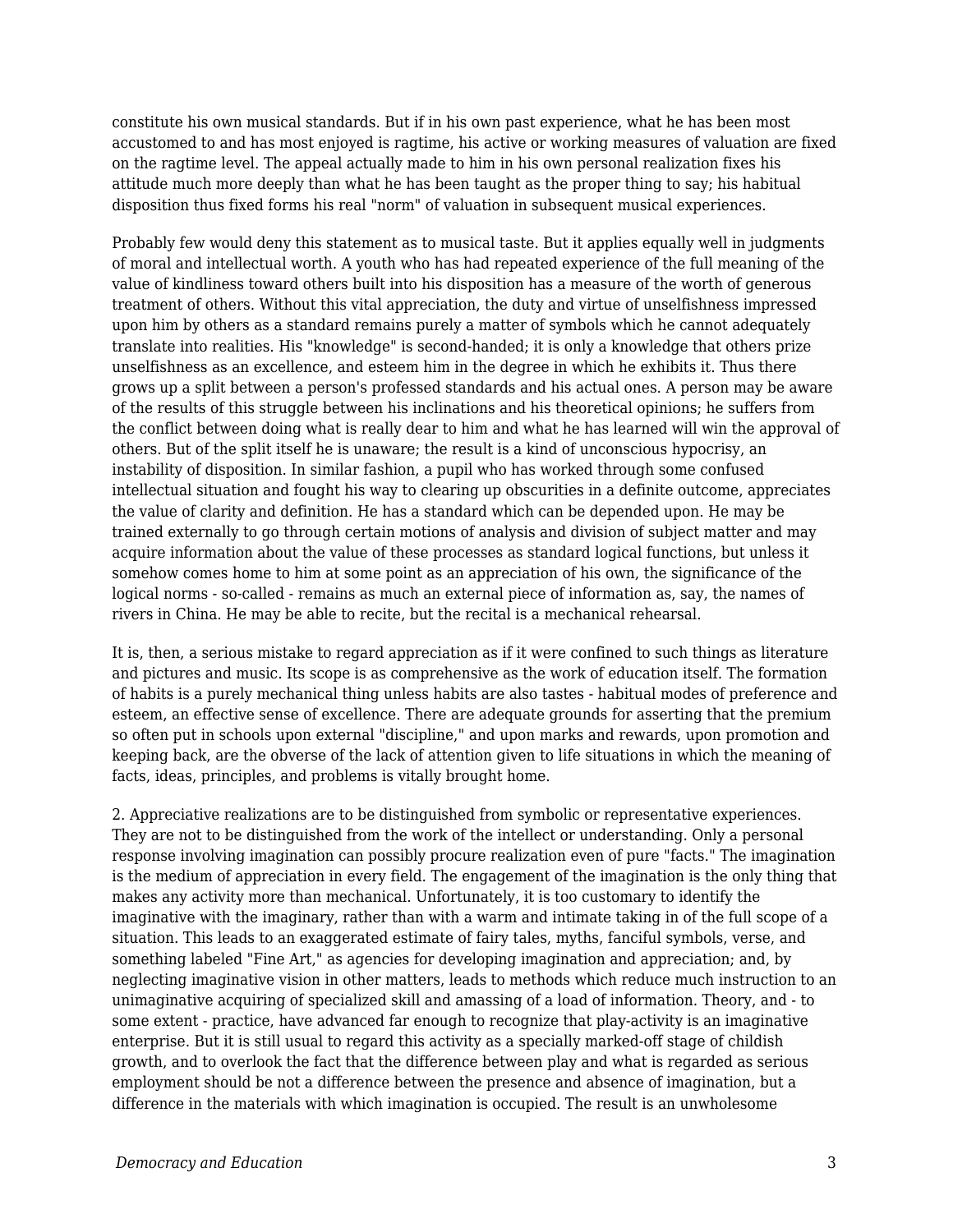exaggeration of the phantastic and "unreal" phases of childish play and a deadly reduction of serious occupation to a routine efficiency prized simply for its external tangible results. Achievement comes to denote the sort of thing that a well-planned machine can do better than a human being can, and the main effect of education, the achieving of a life of rich significance, drops by the wayside. Meantime mind-wandering and wayward fancy are nothing but the unsuppressible imagination cut loose from concern with what is done.

An adequate recognition of the play of imagination as the medium of realization of every kind of thing which lies beyond the scope of direct physical response is the sole way of escape from mechanical methods in teaching. The emphasis put in this book, in accord with many tendencies in contemporary education, upon activity, will be misleading if it is not recognized that the imagination is as much a normal and integral part of human activity as is muscular movement. The educative value of manual activities and of laboratory exercises, as well as of play, depends upon the extent in which they aid in bringing about a sensing of the meaning of what is going on. In effect, if not in name, they are dramatizations. Their utilitarian value in forming habits of skill to be used for tangible results is important, but not when isolated from the appreciative side. Were it not for the accompanying play of imagination, there would be no road from a direct activity to representative knowledge; for it is by imagination that symbols are translated over into a direct meaning and integrated with a narrower activity so as to expand and enrich it. When the representative creative imagination is made merely literary and mythological, symbols are rendered mere means of directing physical reactions of the organs of speech.

3. In the account previously given nothing was explicitly said about the place of literature and the fine arts in the course of study. The omission at that point was intentional. At the outset, there is no sharp demarcation of useful, or industrial, arts and fine arts. The activities mentioned in Chapter XV contain within themselves the factors later discriminated into fine and useful arts. As engaging the emotions and the imagination, they have the qualities which give the fine arts their quality. As demanding method or skill, the adaptation of tools to materials with constantly increasing perfection, they involve the element of technique indispensable to artistic production. From the standpoint of product, or the work of art, they are naturally defective, though even in this respect when they comprise genuine appreciation they often have a rudimentary charm. As experiences they have both an artistic and an esthetic quality. When they emerge into activities which are tested by their product and when the socially serviceable value of the product is emphasized, they pass into useful or industrial arts. When they develop in the direction of an enhanced appreciation of the immediate qualities which appeal to taste, they grow into fine arts.

In one of its meanings, appreciation is opposed to depreciation. It denotes an enlarged, an intensified prizing, not merely a prizing, much less - like depreciation - a lowered and degraded prizing. This enhancement of the qualities which make any ordinary experience appealing, appropriable - capable of full assimilation - and enjoyable, constitutes the prime function of literature, music, drawing, painting, etc., in education. They are not the exclusive agencies of appreciation in the most general sense of that word; but they are the chief agencies of an intensified, enhanced appreciation. As such, they are not only intrinsically and directly enjoyable, but they serve a purpose beyond themselves. They have the office, in increased degree, of all appreciation in fixing taste, in forming standards for the worth of later experiences. They arouse discontent with conditions which fall below their measure; they create a demand for surroundings coming up to their own level. They reveal a depth and range of meaning in experiences which otherwise might be mediocre and trivial. They supply, that is, organs of vision. Moreover, in their fullness they represent the concentration and consummation of elements of good which are otherwise scattered and incomplete. They select and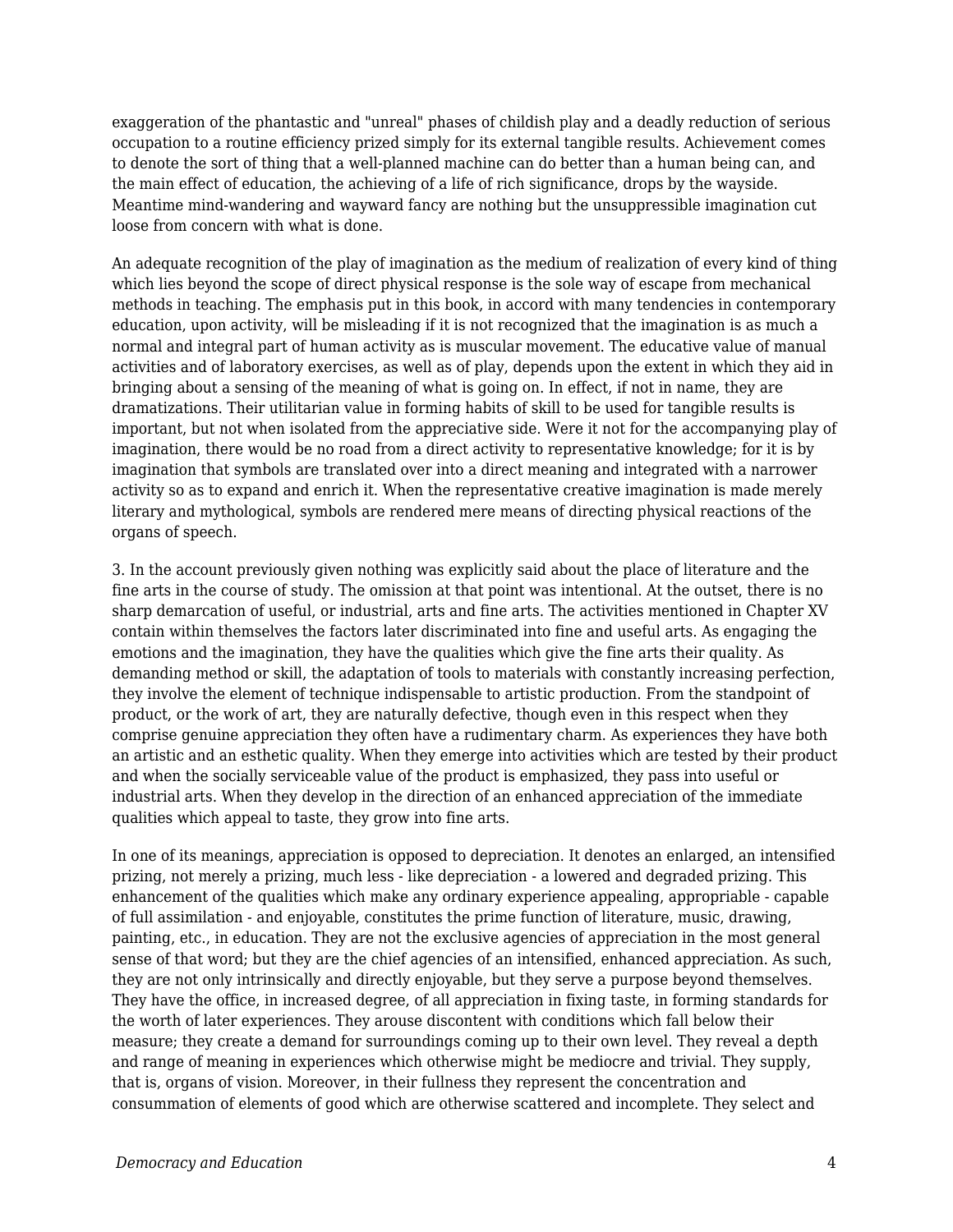focus the elements of enjoyable worth which make any experience directly enjoyable. They are not luxuries of education, but emphatic expressions of that which makes any education worth while.

## **2. The Valuation of Studies**

The theory of educational values involves not only an account of the nature of appreciation as fixing the measure of subsequent valuations, but an account of the specific directions in which these valuations occur. To value means primarily to prize, to esteem; but secondarily it means to apprise, to estimate. It means, that is, the act of cherishing something, holding it dear, and also the act of passing judgment upon the nature and amount of its value as compared with something else. To value in the latter sense is to valuate or evaluate. The distinction coincides with that sometimes made between intrinsic and instrumental values. Intrinsic values are not objects of judgment, they cannot (as intrinsic) be compared, or regarded as greater and less, better or worse. They are invaluable; and if a thing is invaluable, it is neither more nor less so than any other invaluable. But occasions present themselves when it is necessary to choose, when we must let one thing go in order to take another. This establishes an order of preference, a greater and less, better and worse. Things judged or passed upon have to be estimated in relation to some third thing, some further end. With respect to that, they are means, or instrumental values.

We may imagine a man who at one time thoroughly enjoys converse with his friends, at another the hearing of a symphony; at another the eating of his meals; at another the reading of a book; at another the earning of money, and so on. As an appreciative realization, each of these is an intrinsic value. It occupies a particular place in life; it serves its own end, which cannot be supplied by a substitute. There is no question of comparative value, and hence none of valuation. Each is the specific good which it is, and that is all that can be said. In its own place, none is a means to anything beyond itself. But there may arise a situation in which they compete or conflict, in which a choice has to be made. Now comparison comes in. Since a choice has to be made, we want to know the respective claims of each competitor. What is to be said for it? What does it offer in comparison with, as balanced over against, some other possibility? Raising these questions means that a particular good is no longer an end in itself, an intrinsic good. For if it were, its claims would be incomparable, imperative. The question is now as to its status as a means of realizing something else, which is then the invaluable of that situation. If a man has just eaten, or if he is well fed generally and the opportunity to hear music is a rarity, he will probably prefer the music to eating. In the given situation that will render the greater contribution. If he is starving, or if he is satiated with music for the time being, he will naturally judge food to have the greater worth. In the abstract or at large, apart from the needs of a particular situation in which choice has to be made, there is no such thing as degrees or order of value. Certain conclusions follow with respect to educational values. We cannot establish a hierarchy of values among studies. It is futile to attempt to arrange them in an order, beginning with one having least worth and going on to that of maximum value. In so far as any study has a unique or irreplaceable function in experience, in so far as it marks a characteristic enrichment of life, its worth is intrinsic or incomparable. Since education is not a means to living, but is identical with the operation of living a life which is fruitful and inherently significant, the only ultimate value which can be set up is just the process of living itself. And this is not an end to which studies and activities are subordinate means; it is the whole of which they are ingredients. And what has been said about appreciation means that every study in one of its aspects ought to have just such ultimate significance. It is true of arithmetic as it is of poetry that in some place and at some time it ought to be a good to be appreciated on its own account - just as an enjoyable experience, in short. If it is not, then when the time and place come for it to be used as a means or instrumentality, it will be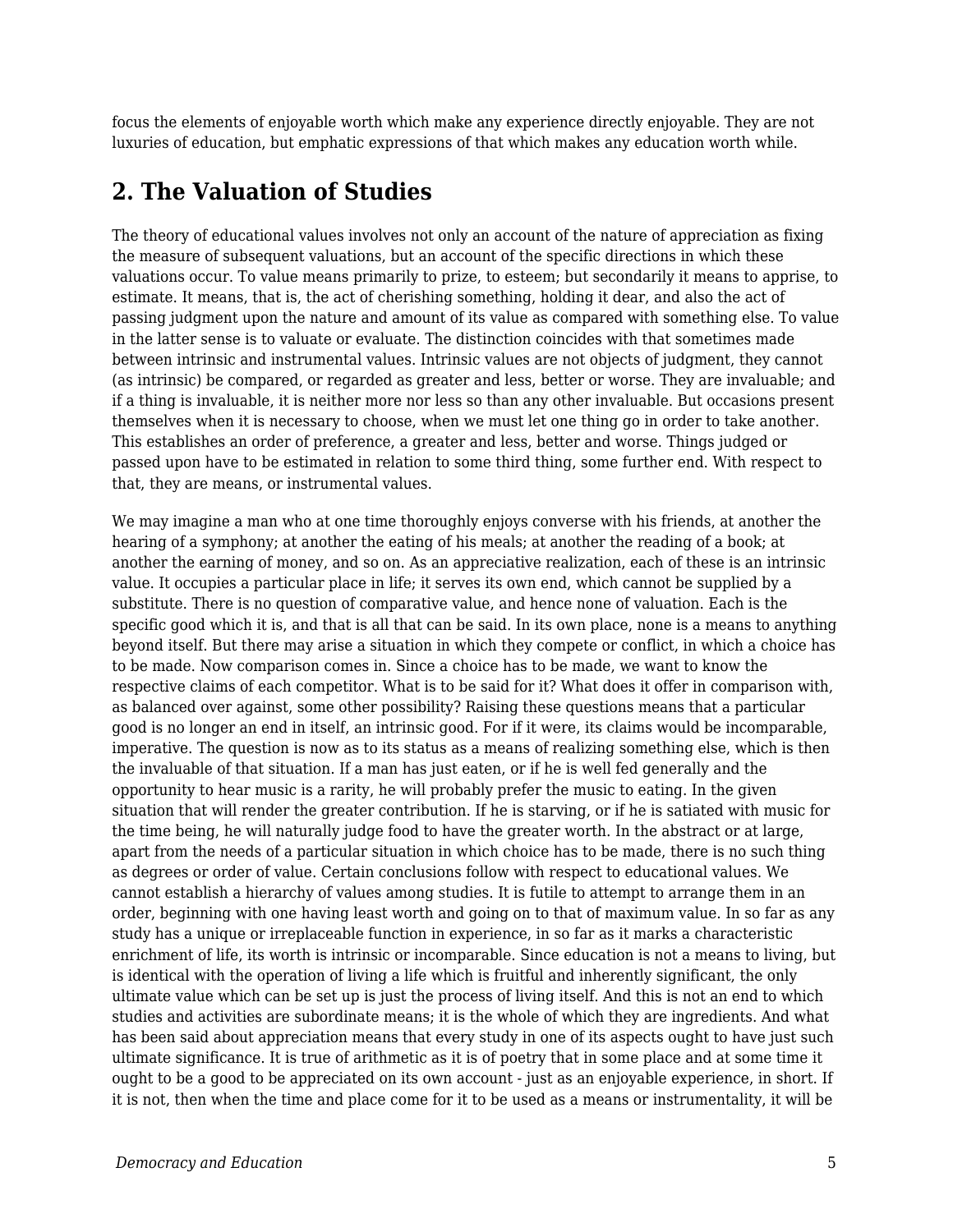in just that much handicapped. Never having been realized or appreciated for itself, one will miss something of its capacity as a resource for other ends.

It equally follows that when we compare studies as to their values, that is, treat them as means to something beyond themselves, that which controls their proper valuation is found in the specific situation in which they are to be used. The way to enable a student to apprehend the instrumental value of arithmetic is not to lecture him upon the benefit it will be to him in some remote and uncertain future, but to let him discover that success in something he is interested in doing depends upon ability to use number.

It also follows that the attempt to distribute distinct sorts of value among different studies is a misguided one, in spite of the amount of time recently devoted to the undertaking. Science for example may have any kind of value, depending upon the situation into which it enters as a means. To some the value of science may be military; it may be an instrument in strengthening means of offense or defense; it may be technological, a tool for engineering; or it may be commercial - an aid in the successful conduct of business; under other conditions, its worth may be philanthropic - the service it renders in relieving human suffering; or again it may be quite conventional - of value in establishing one's social status as an "educated" person. As matter of fact, science serves all these purposes, and it would be an arbitrary task to try to fix upon one of them as its "real" end. All that we can be sure of educationally is that science should be taught so as to be an end in itself in the lives of students something worth while on account of its own unique intrinsic contribution to the experience of life. Primarily it must have "appreciation value." If we take something which seems to be at the opposite pole, like poetry, the same sort of statement applies. It may be that, at the present time, its chief value is the contribution it makes to the enjoyment of leisure. But that may represent a degenerate condition rather than anything necessary. Poetry has historically been allied with religion and morals; it has served the purpose of penetrating the mysterious depths of things. It has had an enormous patriotic value. Homer to the Greeks was a Bible, a textbook of morals, a history, and a national inspiration. In any case, it may be said that an education which does not succeed in making poetry a resource in the business of life as well as in its leisure, has something the matter with it - or else the poetry is artificial poetry.

The same considerations apply to the value of a study or a topic of a study with reference to its motivating force. Those responsible for planning and teaching the course of study should have grounds for thinking that the studies and topics included furnish both direct increments to the enriching of lives of the pupils and also materials which they can put to use in other concerns of direct interest. Since the curriculum is always getting loaded down with purely inherited traditional matter and with subjects which represent mainly the energy of some influential person or group of persons in behalf of something dear to them, it requires constant inspection, criticism, and revision to make sure it is accomplishing its purpose. Then there is always the probability that it represents the values of adults rather than those of children and youth, or those of pupils a generation ago rather than those of the present day. Hence a further need for a critical outlook and survey. But these considerations do not mean that for a subject to have motivating value to a pupil (whether intrinsic or instrumental) is the same thing as for him to be aware of the value, or to be able to tell what the study is good for.

In the first place, as long as any topic makes an immediate appeal, it is not necessary to ask what it is good for. This is a question which can be asked only about instrumental values. Some goods are not good for anything; they are just goods. Any other notion leads to an absurdity. For we cannot stop asking the question about an instrumental good, one whose value lies in its being good for something,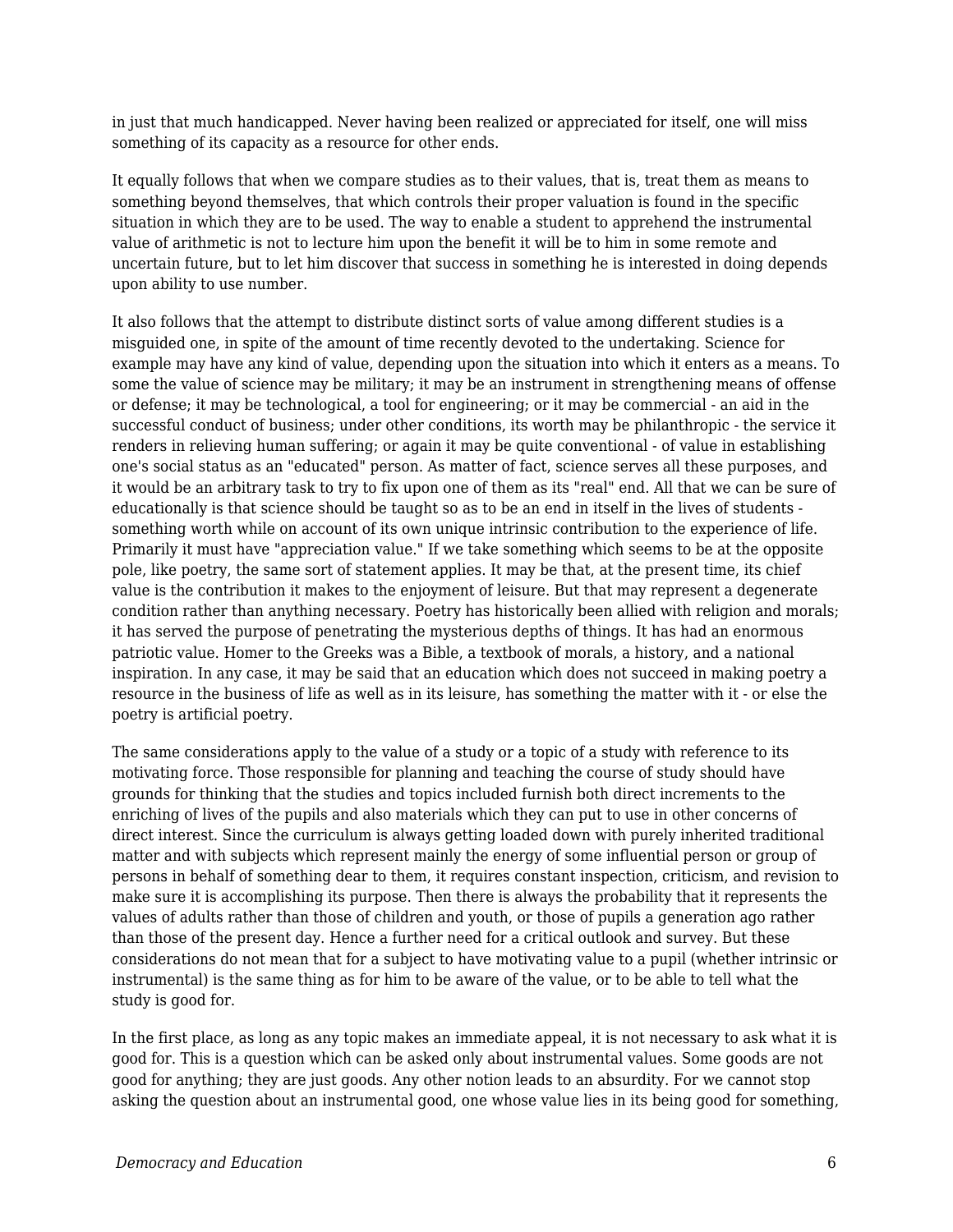unless there is at some point something intrinsically good, good for itself. To a hungry, healthy child, food is a good of the situation; we do not have to bring him to consciousness of the ends subserved by food in order to supply a motive to eat. The food in connection with his appetite is a motive. The same thing holds of mentally eager pupils with respect to many topics. Neither they nor the teacher could possibly foretell with any exactness the purposes learning is to accomplish in the future; nor as long as the eagerness continues is it advisable to try to specify particular goods which are to come of it. The proof of a good is found in the fact that the pupil responds; his response is use. His response to the material shows that the subject functions in his life. It is unsound to urge that, say, Latin has a value per se in the abstract, just as a study, as a sufficient justification for teaching it. But it is equally absurd to argue that unless teacher or pupil can point out some definite assignable future use to which it is to be put, it lacks justifying value. When pupils are genuinely concerned in learning Latin, that is of itself proof that it possesses value. The most which one is entitled to ask in such cases is whether in view of the shortness of time, there are not other things of intrinsic value which in addition have greater instrumental value.

This brings us to the matter of instrumental values - topics studied because of some end beyond themselves. If a child is ill and his appetite does not lead him to eat when food is presented, or if his appetite is perverted so that he prefers candy to meat and vegetables, conscious reference to results is indicated. He needs to be made conscious of consequences as a justification of the positive or negative value of certain objects. Or the state of things may be normal enough, and yet an individual not be moved by some matter because he does not grasp how his attainment of some intrinsic good depends upon active concern with what is presented. In such cases, it is obviously the part of wisdom to establish consciousness of connection. In general what is desirable is that a topic be presented in such a way that it either have an immediate value, and require no justification, or else be perceived to be a means of achieving something of intrinsic value. An instrumental value then has the intrinsic value of being a means to an end. It may be questioned whether some of the present pedagogical interest in the matter of values of studies is not either excessive or else too narrow. Sometimes it appears to be a labored effort to furnish an apologetic for topics which no longer operate to any purpose, direct or indirect, in the lives of pupils. At other times, the reaction against useless lumber seems to have gone to the extent of supposing that no subject or topic should be taught unless some quite definite future utility can be pointed out by those making the course of study or by the pupil himself, unmindful of the fact that life is its own excuse for being; and that definite utilities which can be pointed out are themselves justified only because they increase the experienced content of life itself. 3. The Segregation and Organization of Values. It is of course possible to classify in a general way the various valuable phases of life. In order to get a survey of aims sufficiently wide (See ante, p. 110) to give breadth and flexibility to the enterprise of education, there is some advantage in such a classification. But it is a great mistake to regard these values as ultimate ends to which the concrete satisfactions of experience are subordinate. They are nothing but generalizations, more or less adequate, of concrete goods. Health, wealth, efficiency, sociability, utility, culture, happiness itself are only abstract terms which sum up a multitude of particulars. To regard such things as standards for the valuation of concrete topics and process of education is to subordinate to an abstraction the concrete facts from which the abstraction is derived. They are not in any true sense standards of valuation; these are found, as we have previously seen, in the specific realizations which form tastes and habits of preference. They are, however, of significance as points of view elevated above the details of life whence to survey the field and see how its constituent details are distributed, and whether they are well proportioned. No classification can have other than a provisional validity. The following may prove of some help. We may say that the kind of experience to which the work of the schools should contribute is one marked by executive competency in the management of resources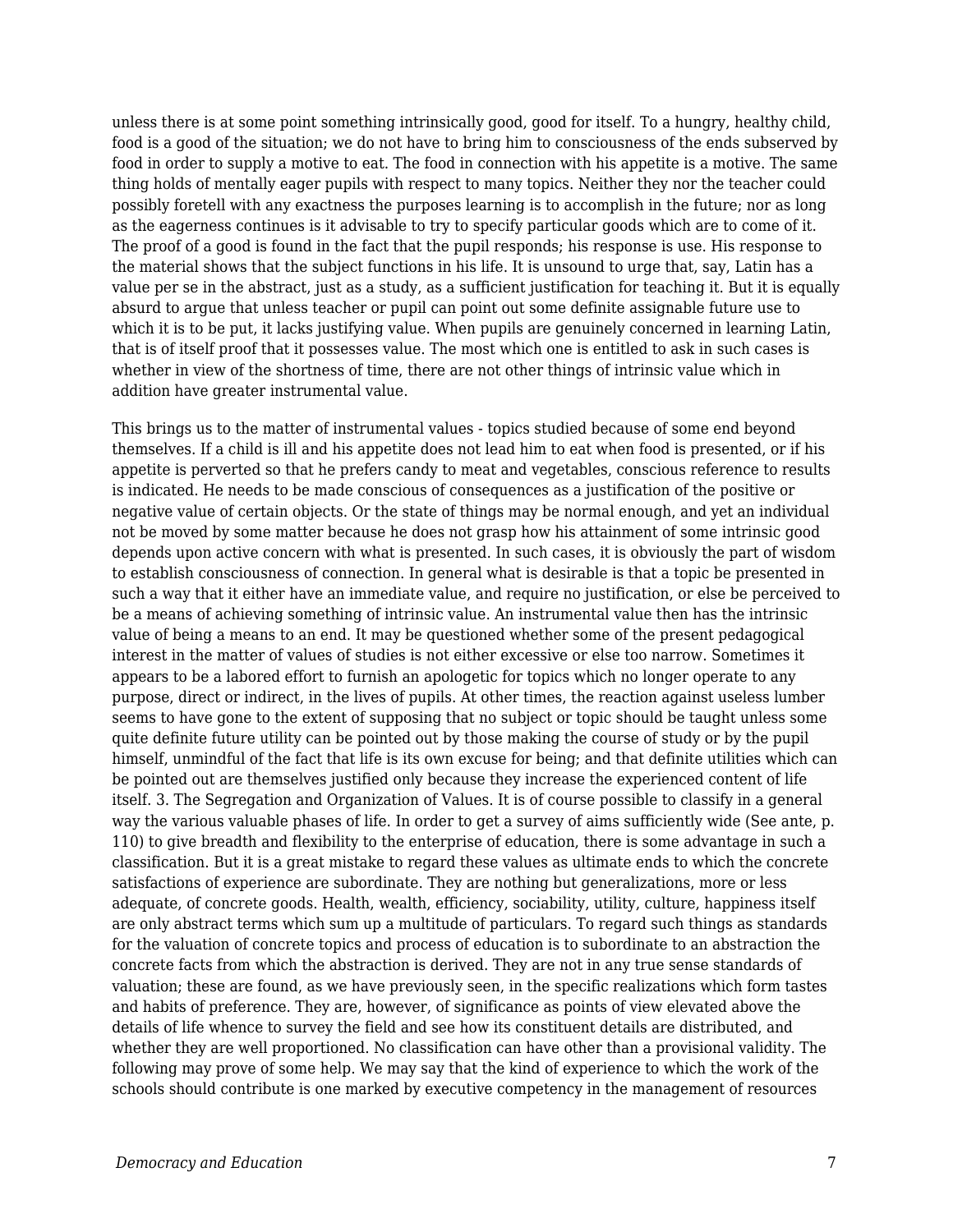and obstacles encountered (efficiency); by sociability, or interest in the direct companionship of others; by aesthetic taste or capacity to appreciate artistic excellence in at least some of its classic forms; by trained intellectual method, or interest in some mode of scientific achievement; and by sensitiveness to the rights and claims of others - conscientiousness. And while these considerations are not standards of value, they are useful criteria for survey, criticism, and better organization of existing methods and subject matter of instruction.

The need of such general points of view is the greater because of a tendency to segregate educational values due to the isolation from one another of the various pursuits of life. The idea is prevalent that different studies represent separate kinds of values, and that the curriculum should, therefore, be constituted by gathering together various studies till a sufficient variety of independent values have been cared for. The following quotation does not use the word value, but it contains the notion of a curriculum constructed on the idea that there are a number of separate ends to be reached, and that various studies may be evaluated by referring each study to its respective end. "Memory is trained by most studies, but best by languages and history; taste is trained by the more advanced study of languages, and still better by English literature; imagination by all higher language teaching, but chiefly by Greek and Latin poetry; observation by science work in the laboratory, though some training is to be got from the earlier stages of Latin and Greek; for expression, Greek and Latin composition comes first and English composition next; for abstract reasoning, mathematics stands almost alone; for concrete reasoning, science comes first, then geometry; for social reasoning, the Greek and Roman historians and orators come first, and general history next. Hence the narrowest education which can claim to be at all complete includes Latin, one modern language, some history, some English literature, and one science." There is much in the wording of this passage which is irrelevant to our point and which must be discounted to make it clear. The phraseology betrays the particular provincial tradition within which the author is writing. There is the unquestioned assumption of "faculties" to be trained, and a dominant interest in the ancient languages; there is comparative disregard of the earth on which men happen to live and the bodies they happen to carry around with them. But with allowances made for these matters (even with their complete abandonment) we find much in contemporary educational philosophy which parallels the fundamental notion of parceling out special values to segregated studies. Even when some one end is set up as a standard of value, like social efficiency or culture, it will often be found to be but a verbal heading under which a variety of disconnected factors are comprised. And although the general tendency is to allow a greater variety of values to a given study than does the passage quoted, yet the attempt to inventory a number of values attaching to each study and to state the amount of each value which the given study possesses emphasizes an implied educational disintegration.

As matter of fact, such schemes of values of studies are largely but unconscious justifications of the curriculum with which one is familiar. One accepts, for the most part, the studies of the existing course and then assigns values to them as a sufficient reason for their being taught. Mathematics is said to have, for example, disciplinary value in habituating the pupil to accuracy of statement and closeness of reasoning; it has utilitarian value in giving command of the arts of calculation involved in trade and the arts; culture value in its enlargement of the imagination in dealing with the most general relations of things; even religious value in its concept of the infinite and allied ideas. But clearly mathematics does not accomplish such results, because it is endowed with miraculous potencies called values; it has these values if and when it accomplishes these results, and not otherwise. The statements may help a teacher to a larger vision of the possible results to be effected by instruction in mathematical topics. But unfortunately, the tendency is to treat the statement as indicating powers inherently residing in the subject, whether they operate or not, and thus to give it a rigid justification. If they do not operate, the blame is put not on the subject as taught, but on the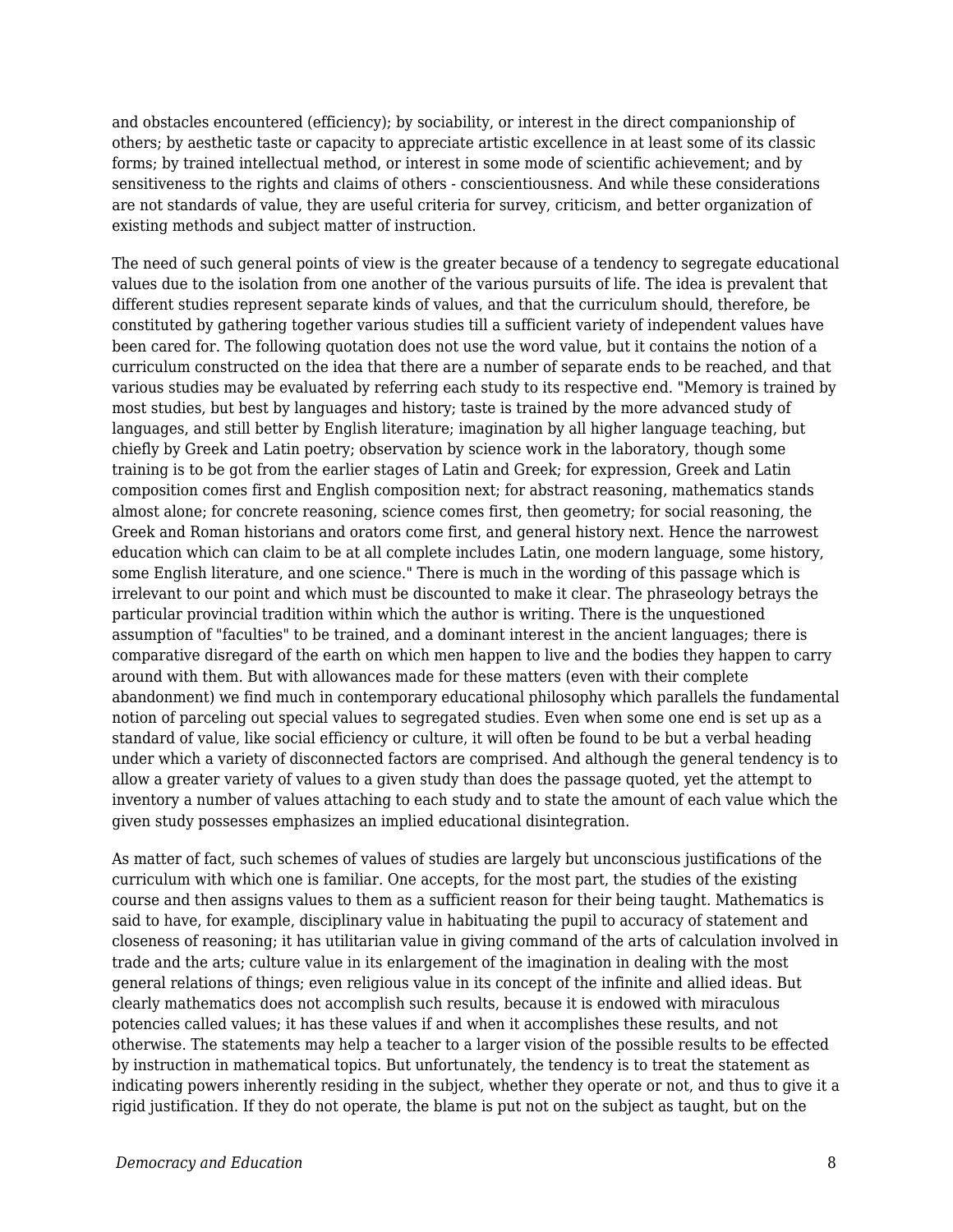indifference and recalcitrancy of pupils.

This attitude toward subjects is the obverse side of the conception of experience or life as a patchwork of independent interests which exist side by side and limit one another. Students of politics are familiar with a check and balance theory of the powers of government. There are supposed to be independent separate functions, like the legislative, executive, judicial, administrative, and all goes well if each of these checks all the others and thus creates an ideal balance. There is a philosophy which might well be called the check and balance theory of experience. Life presents a diversity of interests. Left to themselves, they tend to encroach on one another. The ideal is to prescribe a special territory for each till the whole ground of experience is covered, and then see to it each remains within its own boundaries. Politics, business, recreation, art, science, the learned professions, polite intercourse, leisure, represent such interests. Each of these ramifies into many branches: business into manual occupations, executive positions, bookkeeping, railroading, banking, agriculture, trade and commerce, etc., and so with each of the others. An ideal education would then supply the means of meeting these separate and pigeon-holed interests. And when we look at the schools, it is easy to get the impression that they accept this view of the nature of adult life, and set for themselves the task of meeting its demands. Each interest is acknowledged as a kind of fixed institution to which something in the course of study must correspond. The course of study must then have some civics and history politically and patriotically viewed: some utilitarian studies; some science; some art (mainly literature of course); some provision for recreation; some moral education; and so on. And it will be found that a large part of current agitation about schools is concerned with clamor and controversy about the due meed of recognition to be given to each of these interests, and with struggles to secure for each its due share in the course of study; or, if this does not seem feasible in the existing school system, then to secure a new and separate kind of schooling to meet the need. In the multitude of educations education is forgotten.

The obvious outcome is congestion of the course of study, overpressure and distraction of pupils, and a narrow specialization fatal to the very idea of education. But these bad results usually lead to more of the same sort of thing as a remedy. When it is perceived that after all the requirements of a full life experience are not met, the deficiency is not laid to the isolation and narrowness of the teaching of the existing subjects, and this recognition made the basis of reorganization of the system. No, the lack is something to be made up for by the introduction of still another study, or, if necessary, another kind of school. And as a rule those who object to the resulting overcrowding and consequent superficiality and distraction usually also have recourse to a merely quantitative criterion: the remedy is to cut off a great many studies as fads and frills, and return to the good old curriculum of the three R's in elementary education and the equally good and equally old-fashioned curriculum of the classics and mathematics in higher education.

The situation has, of course, its historic explanation. Various epochs of the past have had their own characteristic struggles and interests. Each of these great epochs has left behind itself a kind of cultural deposit, like a geologic stratum. These deposits have found their way into educational institutions in the form of studies, distinct courses of study, distinct types of schools. With the rapid change of political, scientific, and economic interests in the last century, provision had to be made for new values. Though the older courses resisted, they have had at least in this country to retire their pretensions to a monopoly. They have not, however, been reorganized in content and aim; they have only been reduced in amount. The new studies, representing the new interests, have not been used to transform the method and aim of all instruction; they have been injected and added on. The result is a conglomerate, the cement of which consists in the mechanics of the school program or time table. Thence arises the scheme of values and standards of value which we have mentioned.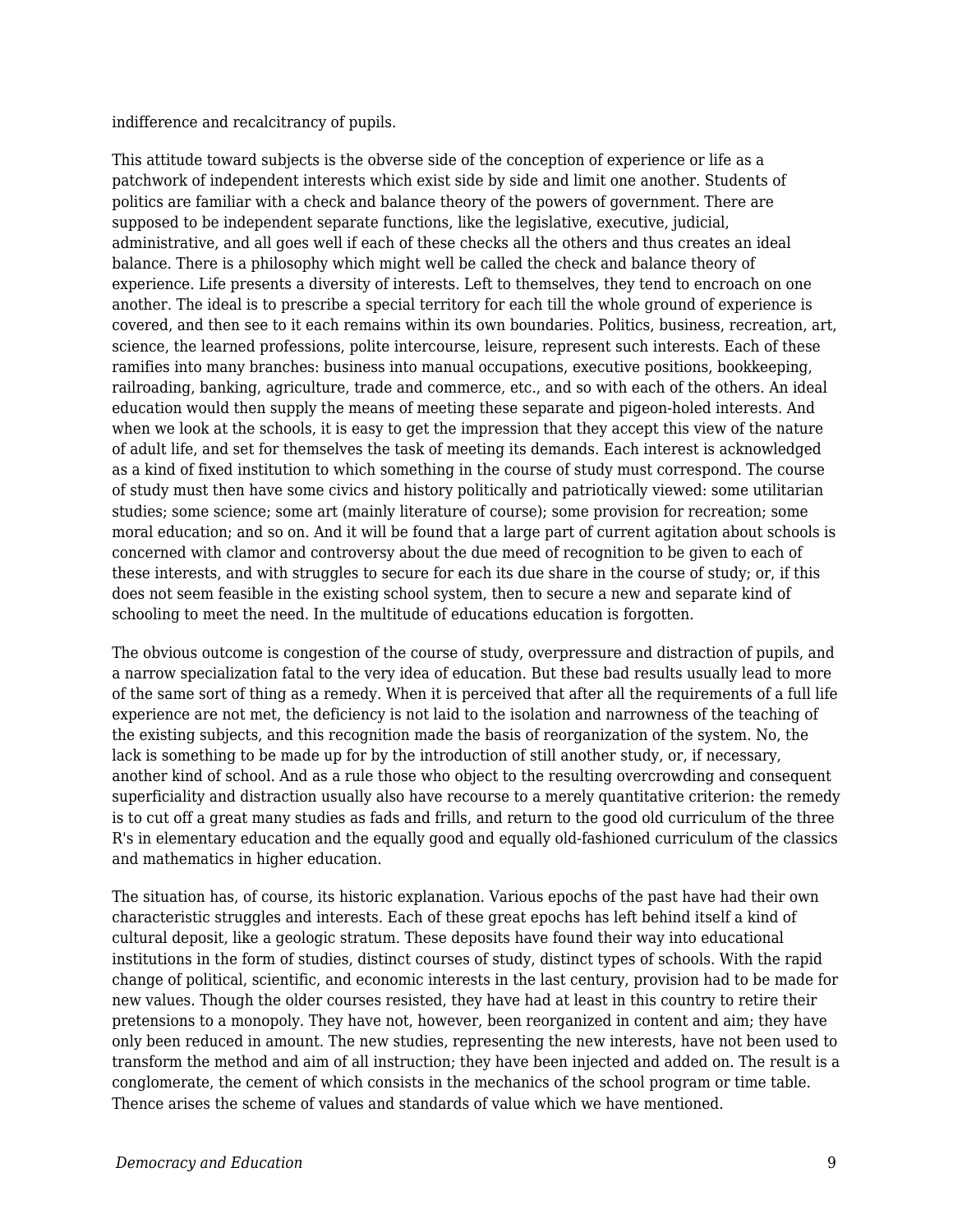This situation in education represents the divisions and separations which obtain in social life. The variety of interests which should mark any rich and balanced experience have been torn asunder and deposited in separate institutions with diverse and independent purposes and methods. Business is business, science is science, art is art, politics is politics, social intercourse is social intercourse, morals is morals, recreation is recreation, and so on. Each possesses a separate and independent province with its own peculiar aims and ways of proceeding. Each contributes to the others only externally and accidentally. All of them together make up the whole of life by just apposition and addition. What does one expect from business save that it should furnish money, to be used in turn for making more money and for support of self and family, for buying books and pictures, tickets to concerts which may afford culture, and for paying taxes, charitable gifts and other things of social and ethical value? How unreasonable to expect that the pursuit of business should be itself a culture of the imagination, in breadth and refinement; that it should directly, and not through the money which it supplies, have social service for its animating principle and be conducted as an enterprise in behalf of social organization! The same thing is to be said, mutatis mutandis, of the pursuit of art or science or politics or religion. Each has become specialized not merely in its appliances and its demands upon time, but in its aim and animating spirit. Unconsciously, our course of studies and our theories of the educational values of studies reflect this division of interests. The point at issue in a theory of educational value is then the unity or integrity of experience. How shall it be full and varied without losing unity of spirit? How shall it be one and yet not narrow and monotonous in its unity? Ultimately, the question of values and a standard of values is the moral question of the organization of the interests of life. Educationally, the question concerns that organization of schools, materials, and methods which will operate to achieve breadth and richness of experience. How shall we secure breadth of outlook without sacrificing efficiency of execution? How shall we secure the diversity of interests, without paying the price of isolation? How shall the individual be rendered executive in his intelligence instead of at the cost of his intelligence? How shall art, science, and politics reinforce one another in an enriched temper of mind instead of constituting ends pursued at one another's expense? How can the interests of life and the studies which enforce them enrich the common experience of men instead of dividing men from one another? With the questions of reorganization thus suggested, we shall be concerned in the concluding chapters.

## **Summary**

Fundamentally, the elements involved in a discussion of value have been covered in the prior discussion of aims and interests. But since educational values are generally discussed in connection with the claims of the various studies of the curriculum, the consideration of aim and interest is here resumed from the point of view of special studies. The term "value" has two quite different meanings. On the one hand, it denotes the attitude of prizing a thing finding it worth while, for its own sake, or intrinsically. This is a name for a full or complete experience. To value in this sense is to appreciate. But to value also means a distinctively intellectual act - an operation of comparing and judging - to valuate. This occurs when direct full experience is lacking, and the question arises which of the various possibilities of a situation is to be preferred in order to reach a full realization, or vital experience.

We must not, however, divide the studies of the curriculum into the appreciative, those concerned with intrinsic value, and the instrumental, concerned with those which are of value or ends beyond themselves. The formation of proper standards in any subject depends upon a realization of the contribution which it makes to the immediate significance of experience, upon a direct appreciation. Literature and the fine arts are of peculiar value because they represent appreciation at its best - a